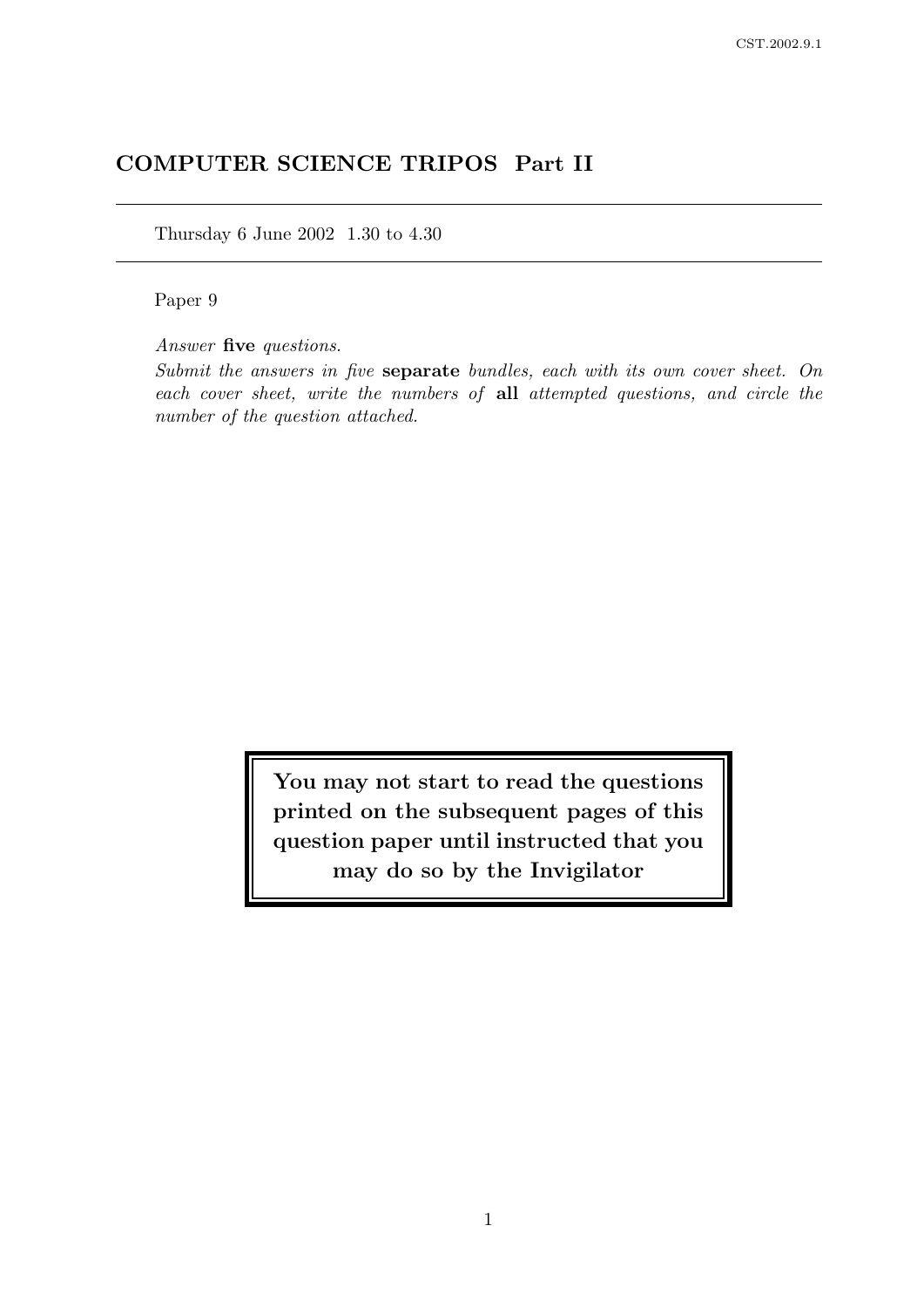#### 1 Denotational Semantics

(a) Let A be a set. Let R consist of a set of pairs  $(X_0, a)$  where  $X_0$  is a finite subset of A and  $a \in A$ . Define a function on the powerset of A,

$$
\widehat{R} : \mathcal{P}(A) \to \mathcal{P}(A)
$$

by

$$
\widehat{R}(X) = \{ a \mid \exists X_0 \subseteq X. \ (X_0, a) \in R \}
$$

for  $X \subseteq A$ . Prove that the function  $\widehat{R}$  is a continuous function on the domain  $(\mathcal{P}(A), \subset)$ . [6 marks]  $(\mathcal{P}(A), \subseteq)$ .

- (b) Describe how to construct the function cpo  $((D \to E), \sqsubseteq)$  of two cpos  $(D, \sqsubseteq_D)$ and  $(E, \subseteq_E)$ . Prove that  $((D \to E), \subseteq)$  is a cpo. (You may use facts about least upper bounds provided you state them clearly.) [7 marks]
- (c) Exhibit two terms of PCF which are contextually equivalent and yet have distinct denotations in the domain  $(\mathbb{B}_{\perp} \to (\mathbb{B}_{\perp} \to \mathbb{B}_{\perp})) \to \mathbb{B}_{\perp}$  where  $\mathbb{B} =$  ${true, false}$  is the set of truth values. Exhibit the domain element on which the two denotations differ. [7 marks]

### 2 VLSI Design

Write brief notes (including circuit diagrams if appropriate) on the following schemes for carry propagation in binary addition:

- (a) ripple carry;
- (b) Manchester carry;
- (c) carry look-ahead tree;
- $(d)$  carry skip;
- (e) carry select.

[4 marks each]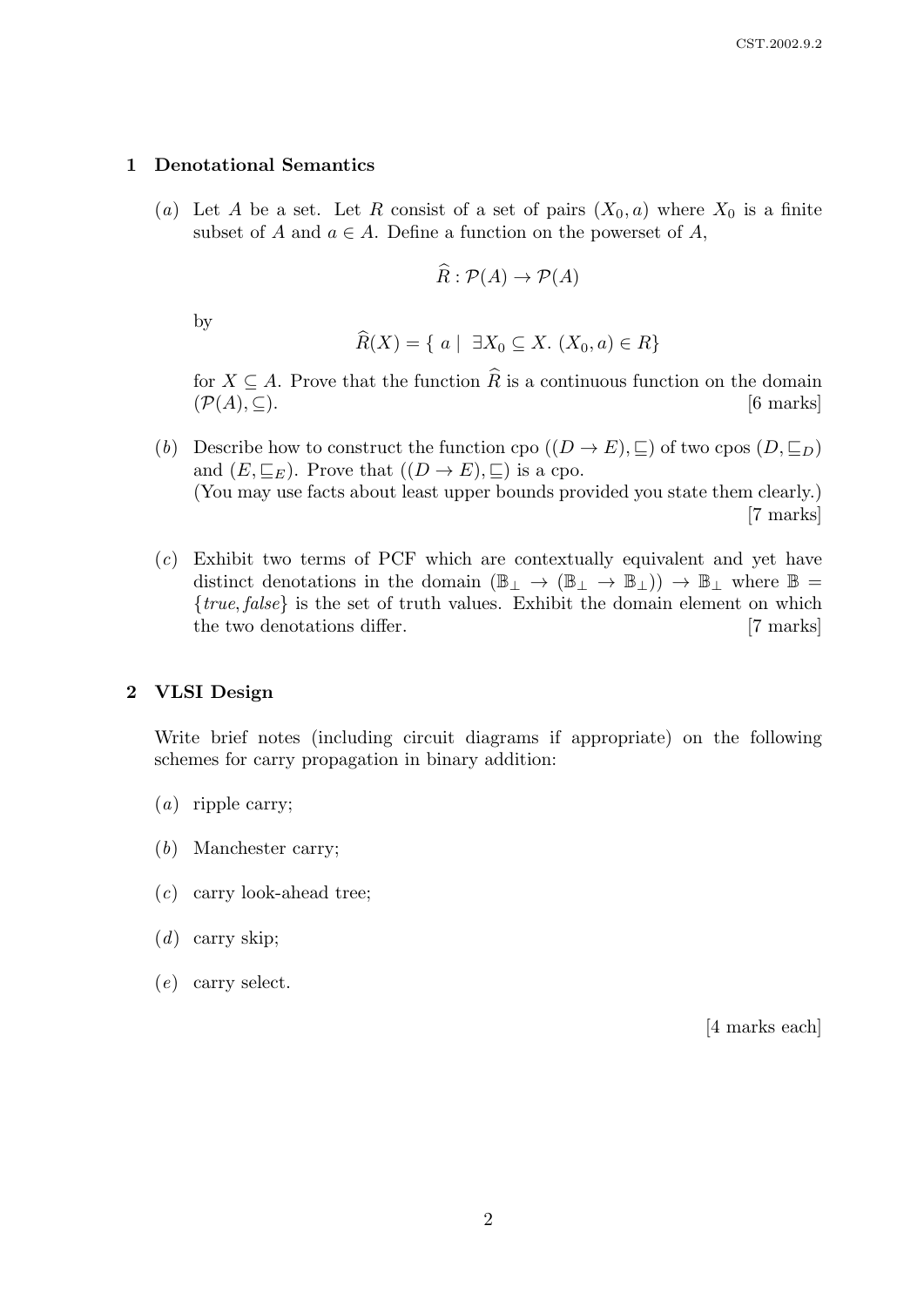## 3 Digital Communication II

- (a) Current TCP incurs loss to discover the available capacity. Describe the AIMD (Additive Increase, Multiplicative Decrease) mechanism, and fast recovery, and show how this leads to the characteristic "saw tooth" throughput behaviour of TCP over time. [5 marks]
- (b) Consider a TCP connection operating in steady-state whereby each time the congestion window increases to W segments a single packet loss occurs. In terms of W and the round trip time  $(R)$ , derive a simple formula for the time between the minimum and maximum data rates achieved. In this optimal scenario, how many packets are sent between each loss event? [4 marks]
- (c) Derive the connection's average throughput in terms of the fraction of packets lost  $(p)$ , the connection's round trip time  $(R)$ , and the segment size  $(B)$ .

[4 marks]

- (d) Under what conditions is this very simplistic model likely to be accurate? [3 marks]
- (e) How can router support for Explicit Congestion Notification (ECN) be used to smooth the TCP throughput? [4 marks]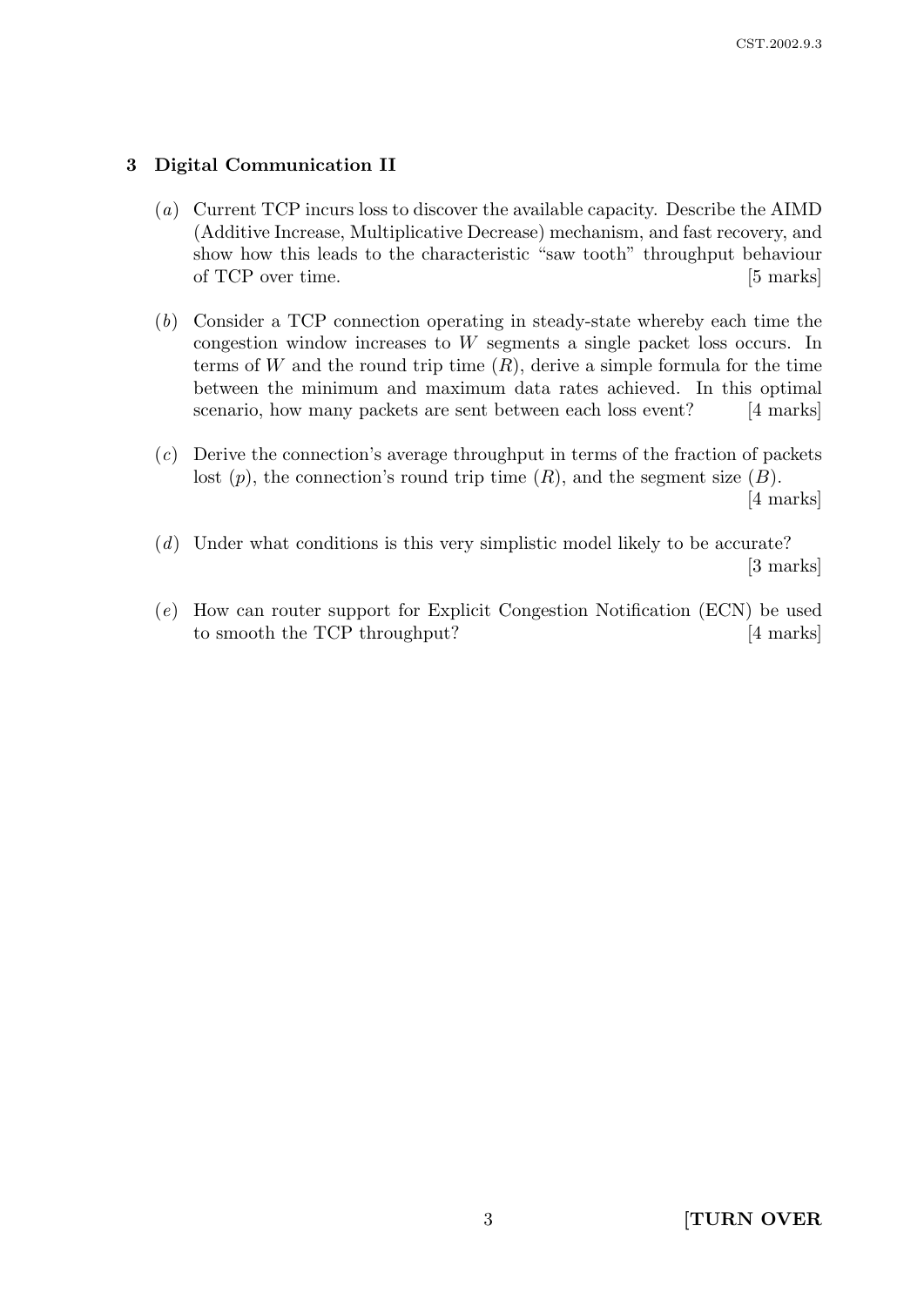## 4 HCI

- (a) Identify three notations that might be found in the user interface of a generic word processor. For each of these, identify an important attribute relevant to the design of a new word processor, explaining how each would affect users' experience of the product. [10 marks]
- (b) The following screen shot is taken from a product designed by a local company.

| metaFAQ<br>professional                  | main                                                        |
|------------------------------------------|-------------------------------------------------------------|
| Correspondence<br>Inbox<br>Þ)<br>Content | <b>Module Management</b>                                    |
| Module                                   | create a new module                                         |
| <b>Maintenance</b><br>D                  | Create                                                      |
| Configure<br>D                           |                                                             |
| Preview<br>$\triangleright$              | copy configuration between modules<br>Copy                  |
| <b>Account</b>                           |                                                             |
| <b>Statistics</b><br>D                   | Deleter                                                     |
| Configure<br>D                           | Module ID<br>Module Type Delete<br>Name                     |
| <b>Users</b><br>Þ                        | Alan Blackwell soLo<br>г<br>main                            |
| Groups<br>Þ                              |                                                             |
| <b>Modules</b><br>D                      | Copyright @ 1997-2001 Transversal Ltd. All rights reserved. |
| <b>Entry page</b>                        | (Used with permission of Transversal Ltd.)                  |
| Logout                                   |                                                             |

Describe two techniques for examining usability of this product, suggesting for each of them *four* ways in which they might influence the design. [10 marks]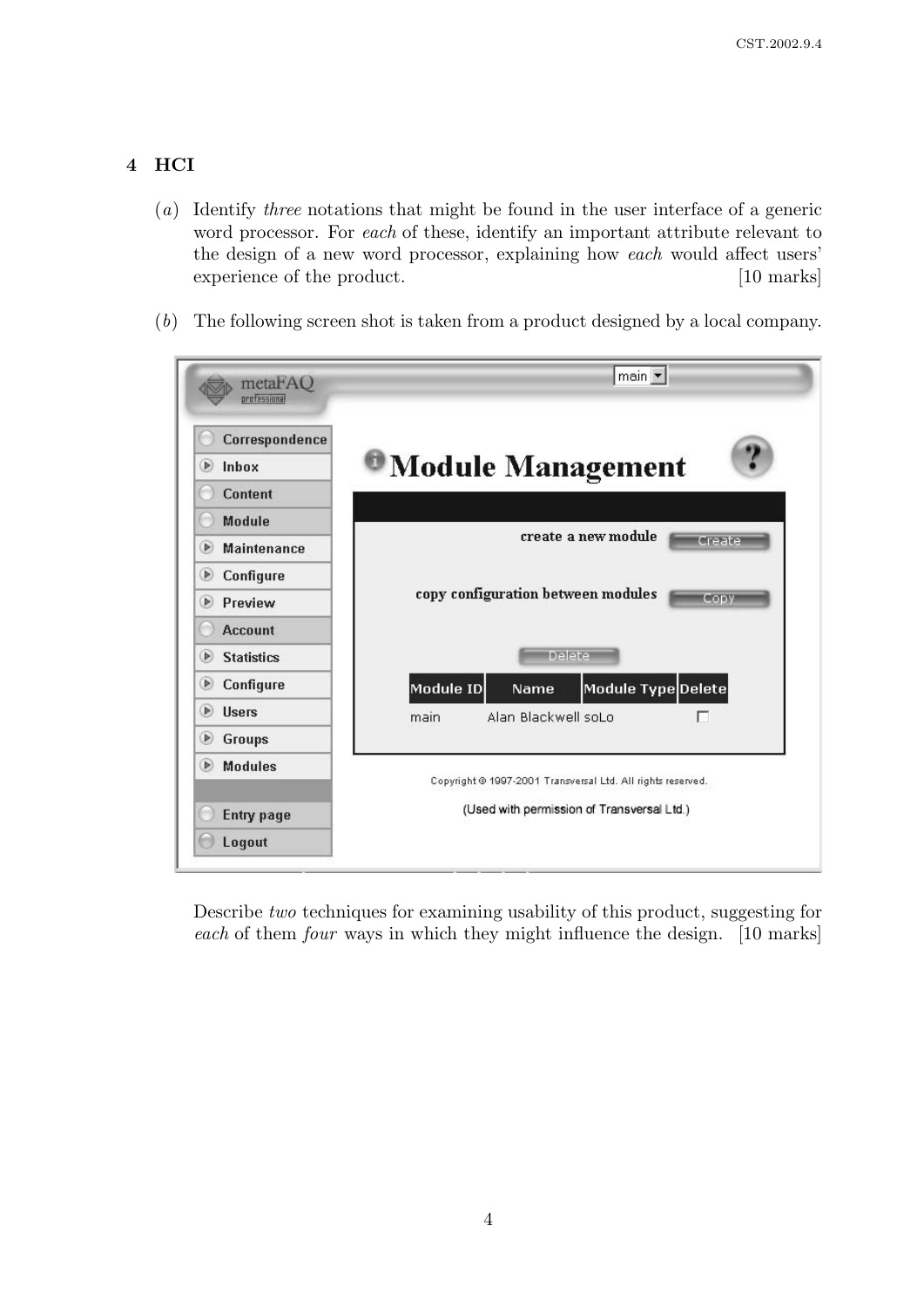## 5 Business Studies

- (a) Explain the differences between
	- (i) credit and debit;
	- (*ii*) cash-flow and profit  $\&$  loss statements;
	- $(iii)$  equity and debt finance;
	- $(iv)$  NPV and IRR;
	- (v) asset and DCF based valuation.

[2 marks each]

(b) A certain small software company has assets of about  $\pounds 100K$  (not including development work-in-progress), and an average cash-flow of about  $\pounds 15,000$  per month, with a net profit of around  $\pounds 2000$  per month. They are developing, but have not yet completed, a new graphical search engine into which they have invested about  $\pounds 100K$  of design and programmer time. The founders have invested about  $\pounds$ 150K, mostly in equity, and there is a long term debenture of £100K.

Provide a range of valuations for the company. Include notes explaining your assumptions and the basis for each valuation. [10 marks]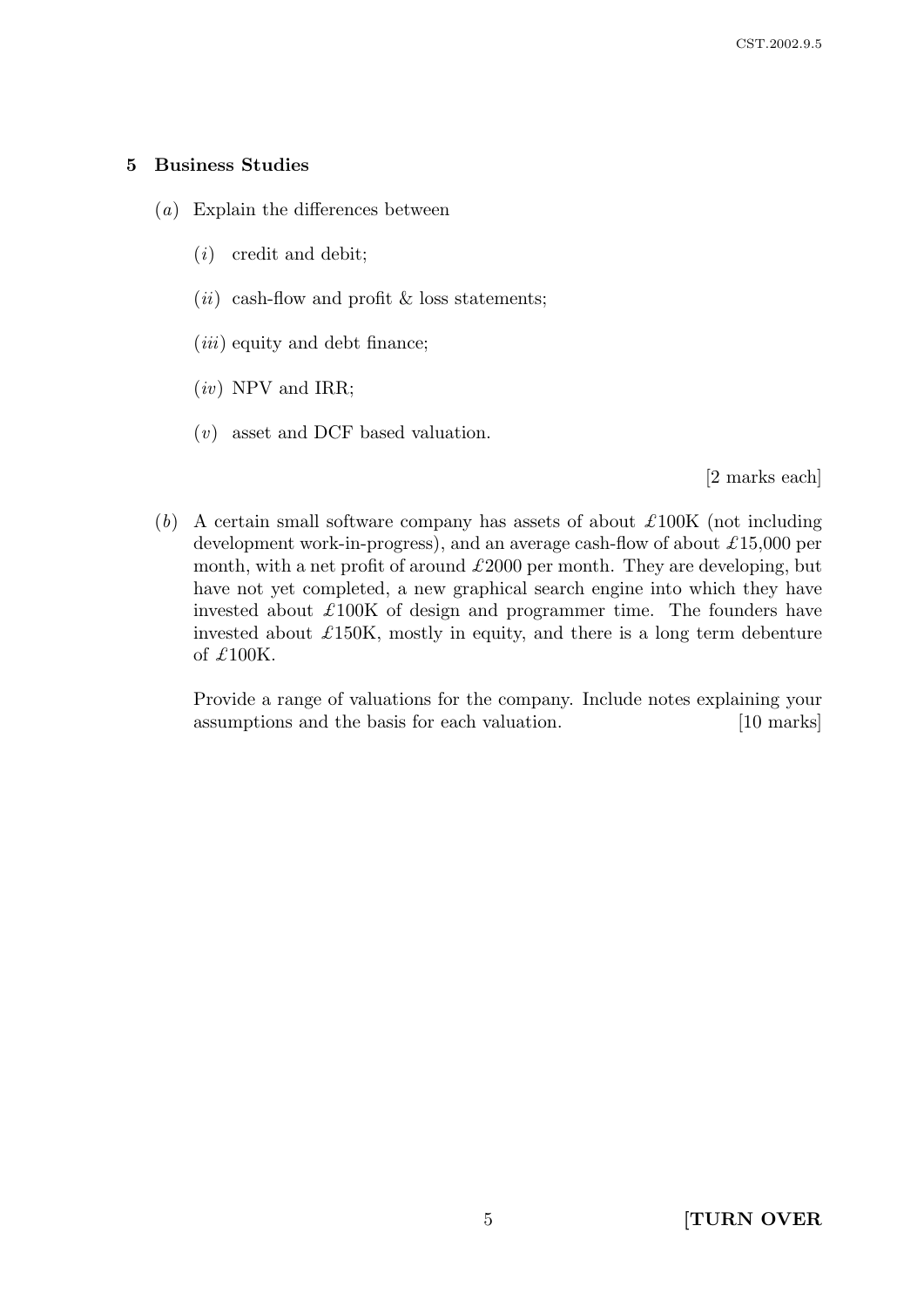#### 6 Types

- (a) Give the typing rules for the polymorphic lambda calculus (PLC). [5 marks]
- (b) Let  $prod(\alpha_1, \alpha_2)$  denote the PLC type  $\forall \alpha((\alpha_1 \rightarrow (\alpha_2 \rightarrow \alpha)) \rightarrow \alpha)$ . Explain how it behaves like the ML product type  $\alpha_1 * \alpha_2$ . To do so, you should give PLC expressions *pair*, *fst* and *snd* of types

 $\forall \alpha_1(\forall \alpha_2(\alpha_1 \rightarrow (\alpha_2 \rightarrow \text{prod}(\alpha_1, \alpha_2))))$ ,  $\forall \alpha_1(\forall \alpha_2(\text{prod}(\alpha_1, \alpha_2) \rightarrow \alpha_1)),$ and  $\forall \alpha_1(\forall \alpha_2(\text{prod}(\alpha_1, \alpha_2) \rightarrow \alpha_2))$ 

respectively, corresponding to the ML polymorphic pairing and projection functions  $f_{\text{m}}$   $\pi$ <sup>1</sup>  $\pi$   $\lambda$   $f_{\text{m}}$   $\pi$ <sup>2</sup>  $\pi$ <sup>2</sup>  $\pi$ <sup>2</sup>)  $\pi$ <sup>2</sup>

$$
\begin{array}{rcl}\n\text{in x1 &=> \text{in x2} \Rightarrow (\text{x1, x2}) \\
\text{in (x1, x2)} &=> \text{x1} \\
\text{and } \text{in (x1, x2)} &=> \text{x2} \n\end{array}
$$

Give proofs for the typing of *pair* and *fst*, and explain the beta-conversion properties of  $fst \tau_1 \tau_2(pair \tau_1 \tau_2 M_1 M_2)$ , for any PLC types  $\tau_1, \tau_2$  and terms  $M_1, M_2.$  [10 marks]

(c) Is it always the case that a PLC term M of type  $\text{prod}(\tau_1, \tau_2)$  is beta-convertible to pair  $\tau_1 \tau_2(fst \tau_1 \tau_2 M)(snd \tau_1 \tau_2 M)$ ? Justify your answer. [Hint: consider terms with free variables.] [5 marks]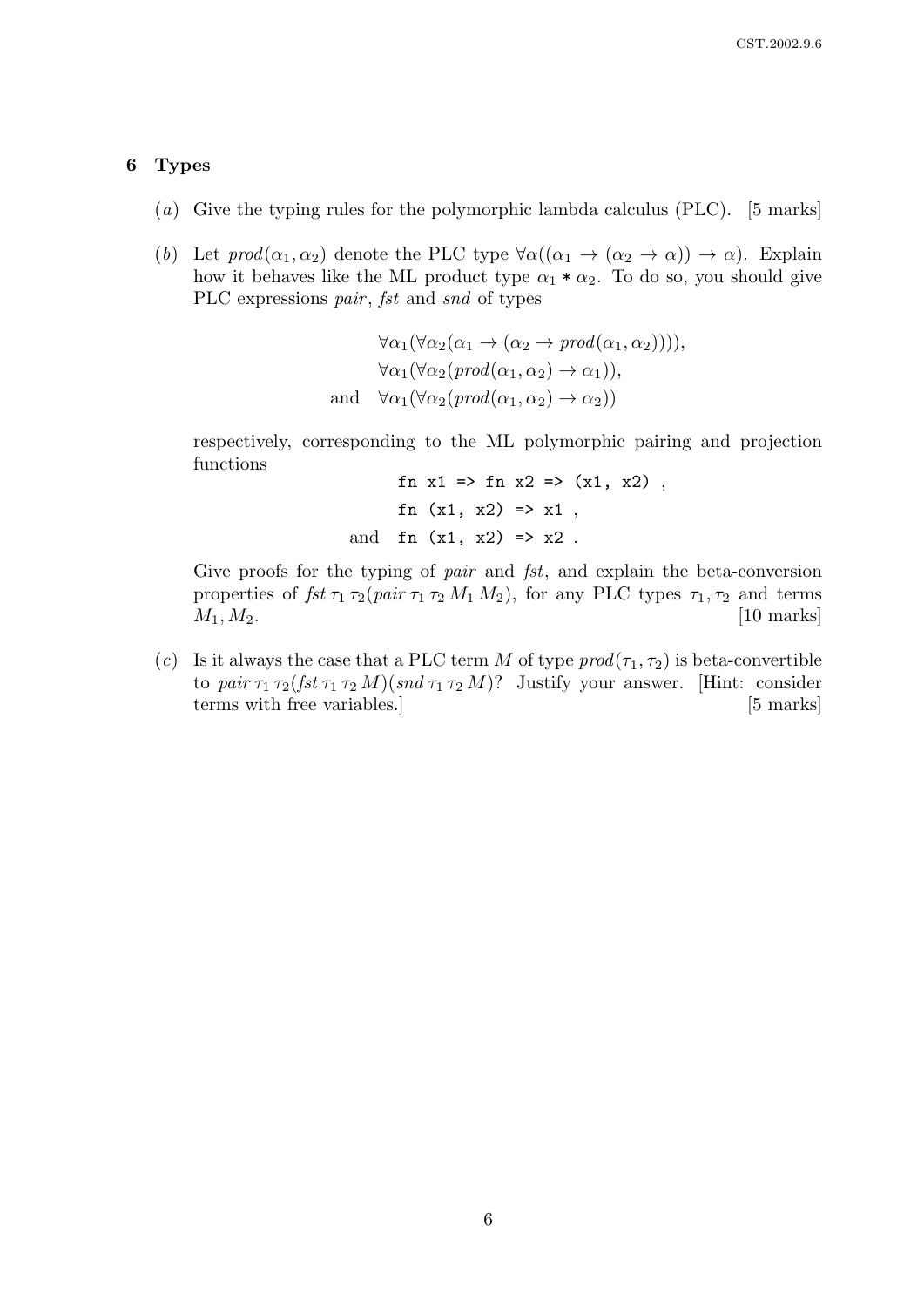## 7 Optimising Compilers

- (a) Explain clearly an algorithm to *schedule* assembler code for a given architecture to increase its efficiency; the algorithm must give exactly the same instructions as in the original code, possibly in a different order. You may assume the hardware is interlocked so that NOPs are not required. Your answer should state the range over which scheduling takes place and, if this is smaller than a procedure, what actions can sensibly be taken at the boundary between separately scheduled sections of code. [10 marks]
- (b) Consider an architecture which is ARM-like—the first operand is the destination register except in the case of stores. All operations take one cycle, with the exceptions that  $(i)$  using the value resulting from an immediately previous load will cause a single-cycle stall, as does  $(ii)$  the second of two successive store instructions. Use your algorithm to schedule the following code, noting briefly, for each instruction emitted, why your algorithm has chosen this instruction over other candidates.

ldr r3,[r1,#0] str r3,[r2,#0] ldr r4,[r1,#4] str r4,[r2,#4] add r5,r4,#4

[6 marks]

(c) Give with brief explanation the number of possible valid schedulings of the following code (not just the one produced by your algorithm):

| add  | r3,r1,r2   |
|------|------------|
| or   | r4, r1, r2 |
| ຮາາb | r5, r3, r4 |
| xor  | r4,r1,r3   |

[4 marks]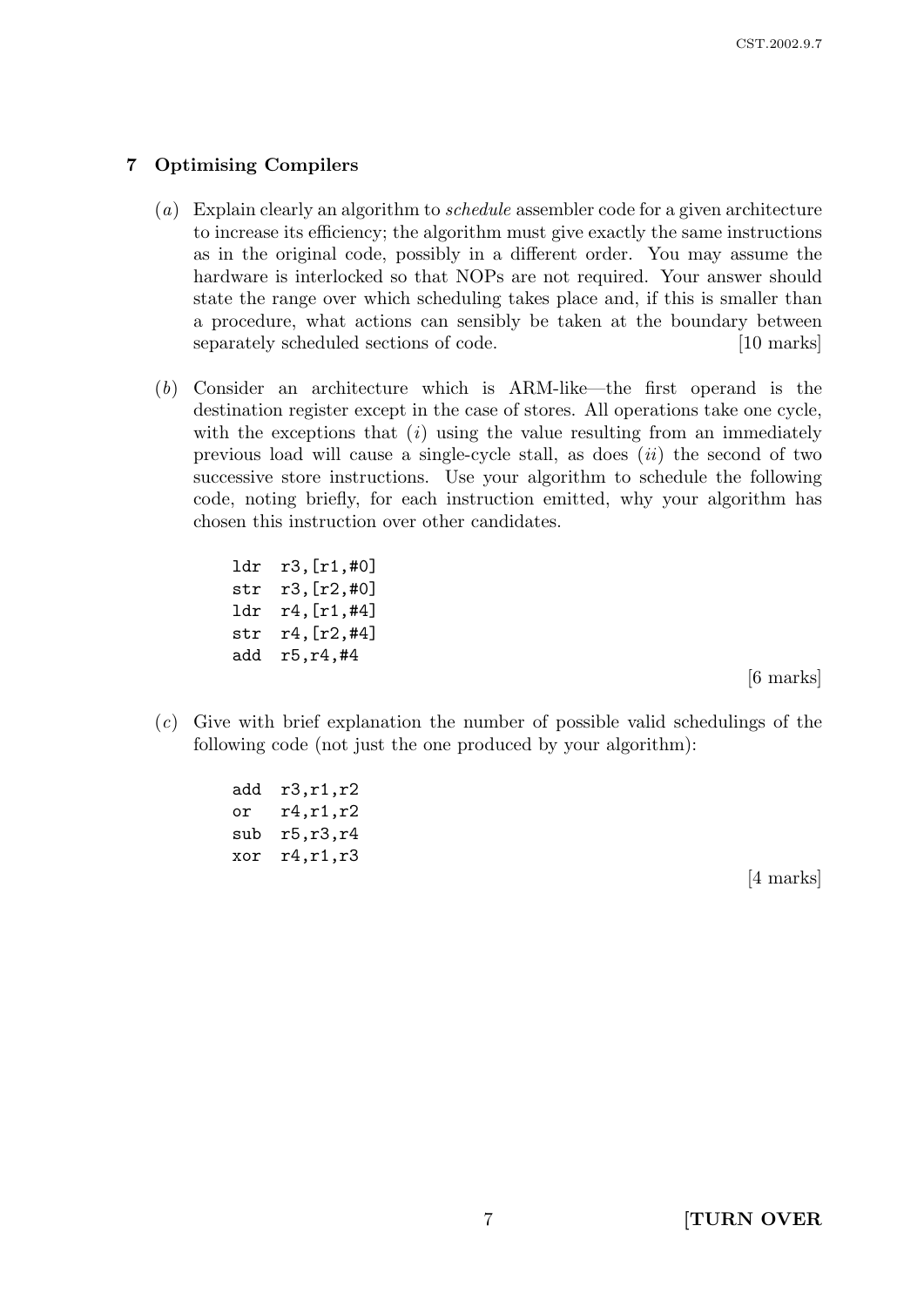## 8 Advanced Algorithms

(a) Explain how to check a large number for primality using a probabilistic method that gives you a bound of the probability of getting an incorrect judgment.

[7 marks]

- (b) Give an asymptotic formula predicting the number of computer operations needed to verify that a number with  $n$  bits is prime, supposing that multiplication, division and remaindering are done using  $O(n^2)$  methods and that you want to achieve a probability of error bounded by 1 in  $2^{60}$ . You do not need to prove that the algorithm you describe works, but you should nevertheless explain it carefully and completely. [7 marks]
- (c) The gap between adjacent primes near the integer N is roughly  $log(N)$ . Estimate roughly the number of computer operations you would expect to be needed to find a 2000-bit prime that is just slightly larger than some given 2000-bit random number. [6 marks]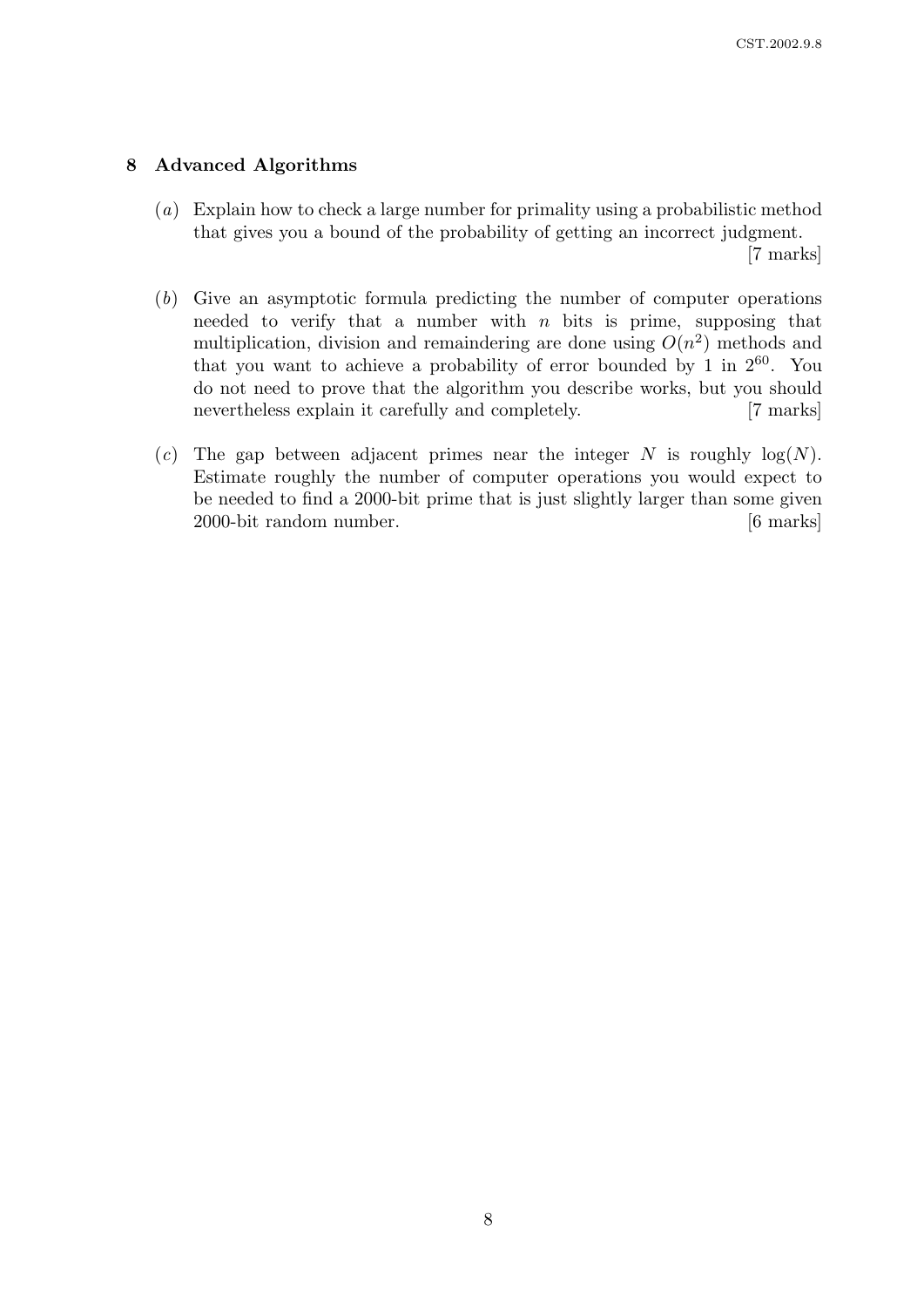### 9 Neural Computing

Explain the mechanisms and computational significance of nerve impulse generation and transmission. Include the following aspects:

- (a) Equivalent electrical circuit for an excitable nerve cell membrane.
- (b) How different ion species flow across the membrane, in terms of currents, capacitance, conductances, and voltage-dependence. (Your answer can be qualitative.)
- (c) Role of positive feedback and voltage-dependent conductances.
- (d) The respect in which a nerve impulse is a mathematical catastrophe.
- (e) Approximate time-scale of events, and the speed of nerve impulse propagation.
- $(f)$  What happens when a propagating nerve impulse reaches an axonal branch.
- (g) What would happen if two impulses approached each other from opposite directions along a single nerve fibre and collided.
- (h) How linear operations like integration in space and time can be combined in dendritic trees with logical or Boolean operations such as AND, OR, NOT, and veto.
- $(i)$  Whether "processing" can be distinguished from "communications" as it is for artificial computing devices.
- $(i)$  Respects in which stochasticity in nerve impulse time-series may offer computational opportunities that are absent in synchronous deterministic logic.

[2 marks each]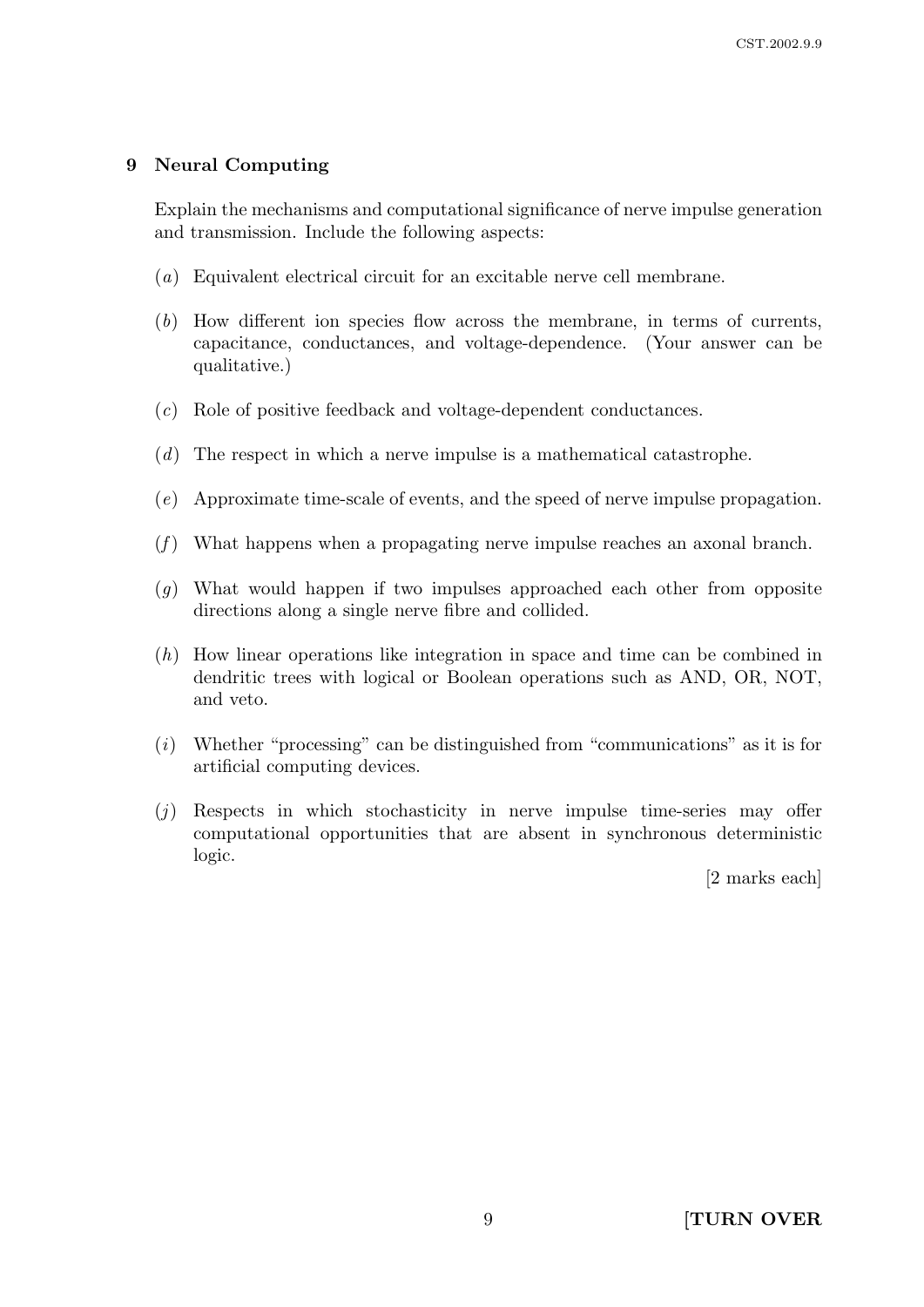### 10 Information Theory and Coding

- $(a)$  (i) A Hamming Code allows reliable transmission of data over a noisy channel with guaranteed error correction as long as no more than one bit in any block of 7 is corrupted. What is the maximum possible rate of information transmission, in units of (data bits reliably received) per (number of bits transmitted), when using such an error correcting code? [2 marks]
	- (*ii*) In such a code, what type of Boolean operator on the data bits is used to build the syndromes? Is this operator applied before transmission, or upon reception? [2 marks]

| $(b)$ (i) For each of the four classes of signals in the following table, |  |  |  |  |  |  |  |  |
|---------------------------------------------------------------------------|--|--|--|--|--|--|--|--|
|---------------------------------------------------------------------------|--|--|--|--|--|--|--|--|

| Class | Signal Type           |
|-------|-----------------------|
|       | continuous, aperiodic |
| 2.    | continuous, periodic  |
| 3.    | discrete, aperiodic   |
|       | discrete, periodic    |

identify its characteristic spectrum from the following table:

| Class          | Spectral Characteristic |
|----------------|-------------------------|
|                | continuous, aperiodic   |
| В.             | continuous, periodic    |
| $\mathbf{C}$   | discrete, aperiodic     |
| $\blacksquare$ | discrete, periodic      |

(Give your answer just in the form 1-A, 2-B, etc. Note that you have 24 different possibilities.) [8 marks]

- (ii) For each case, name one example of such a function and its Fourier transform. [4 marks]
- (c) Give two reasons why Logan's Theorem about the richness of zero-crossings for encoding and recovering all the information in a one-octave signal may not be applicable to images as it is for one-dimensional signals. [4 marks]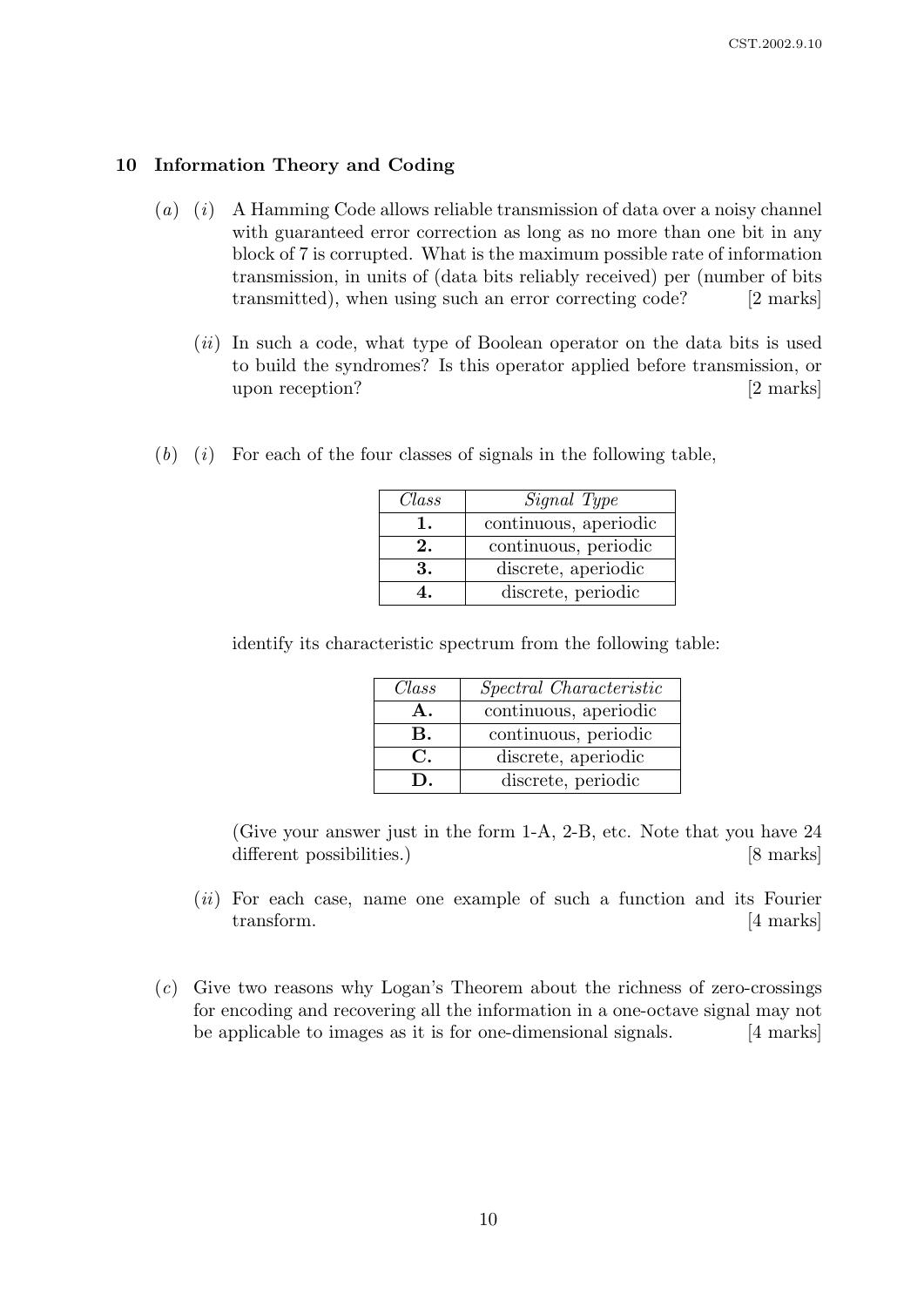### 11 Numerical Analysis II

Consider the alternative formulae

$$
y_{n+1} = y_n + h f(x_n, y_n) + O(h^2)
$$
 (1)

$$
y_{n+1} = y_{n-1} + 2hf(x_n, y_n) + O(h^3)
$$
 (2)

applied to the ODE

$$
y' = -5y, \quad y(0) = 1
$$

using  $h = 0.1$  in each case.

- (a) Define the terms local error and order for an ODE formula. What is the order of each of the methods  $(1)$  and  $(2)$ ? [2 marks]
- (b) Giving answers to 2 significant decimal digits of accuracy, compute the solution of the ODE for  $x_n = 0, 0.1, 0.2, \ldots, 1.0$  for each method. Tabulate your answers. The exact solutions to 2 significant digits are:

1.0, 0.61, 0.37, 0.22, 0.14, 0.082, 0.050, 0.030, 0.018, 0.011, 0.0067

Assume the exact value of  $y(0.1)$  for method (2). [7 marks]

- (c) Which method is more accurate initially and why? Explain the behaviour of each method as  $x$  increases.  $[3 \text{ marks}]$
- (d) Solve the ODE. Find a general term for  $y_n$  in method (1) and show that the absolute error in  $(1)$  will be small when n is large. Without performing any further calculations, how do you expect the absolute error in method (2) to behave when  $n$  is large? [5 marks]
- (e) Discuss briefly the suitability of formulae (1) and (2) as predictors for predictor–corrector methods in respect of *order* and *stability*. [3 marks]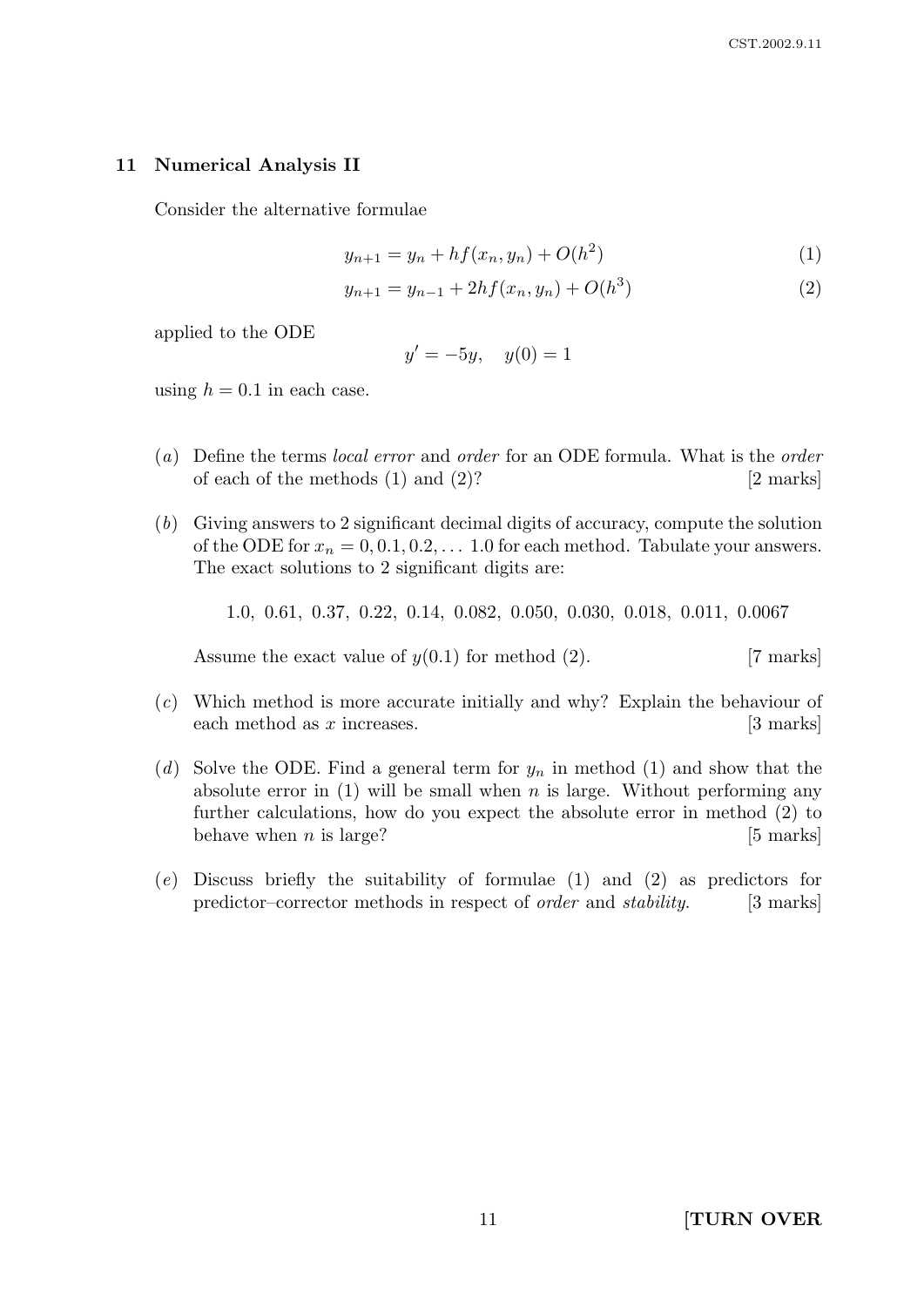#### 12 Specification and Verification II

The multiplexer MUX, register REG c (where c is the initial value) and combinational unit COM f (where f is the function computed) are defined to have the behaviour given below.

 $MUX(sw,i1,i2,o) = \forall t.$  o t = if sw t then i1 t else i2 t REG c (i,o) = (o 0 = c)  $\land \forall t.$  o(t+1) = i t COM  $f(i, o)$  =  $\forall t. \ o \ t = f(i \ t)$ 

Using only instances of MUX, REG c and COM f design a device  $DEV(c, f)$  that satisfies

 $DEV(c, f)(reset, i, o) =$ (o 0 = c)  $\land$   $\forall$ t. o(t+1) = if reset(t+1) then c else f(o t) [8 marks]

Prove that your design meets this specification. [12 marks]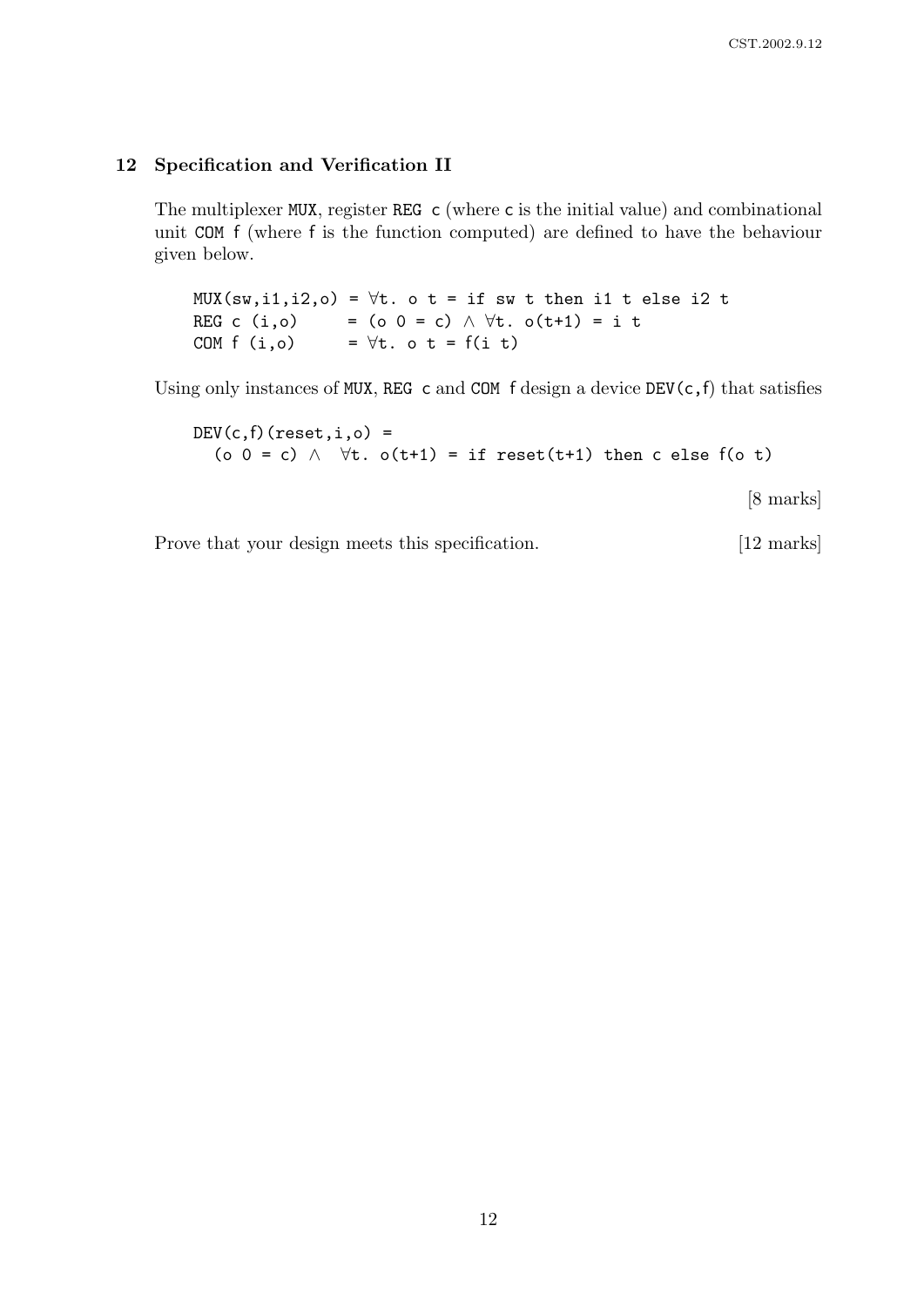### 13 Computer Vision

- (a) Consider the "eigenfaces" approach to face recognition in computer vision.
	- $(i)$  What is the rôle of the database population of example faces upon which this algorithm depends? [4 marks]
	- (*ii*) What are the features that the algorithm extracts, and how does it compute them? How is any given face represented in terms of the existing population of faces? [4 marks]
	- (iii) What are the strengths and the weaknesses of this type of representation for human faces? What invariances, if any, does this algorithm capture over the factors of perspective angle (or pose), illumination geometry, and facial expression? [4 marks]
	- $(iv)$  Describe the relative computational complexity of this algorithm, its ability to learn over time, and its typical performance in face recognition trials. [4 marks]
- (b) What is the following block of code doing over the image array  $\text{image}[i][j]$ as it computes the resulting new image array result[i][j] ? Give the appropriate mathematical name for this operation, and describe what it accomplishes. What are some computer vision tasks that might use this block of four nested for loops?

```
for (i = 0; i < iend; i++) {
    for (j = 0; j < jend; j++) {
        sum = 0;
        for (m = 0; m < mend; m^{++}) {
            for (n = 0; n < nend; n++ ) {
                sum += kernel[m][n] * image[i-m][j-n];
            }
        }
        result[i][j] = sum/(mend*nend);}
}
```
[4 marks]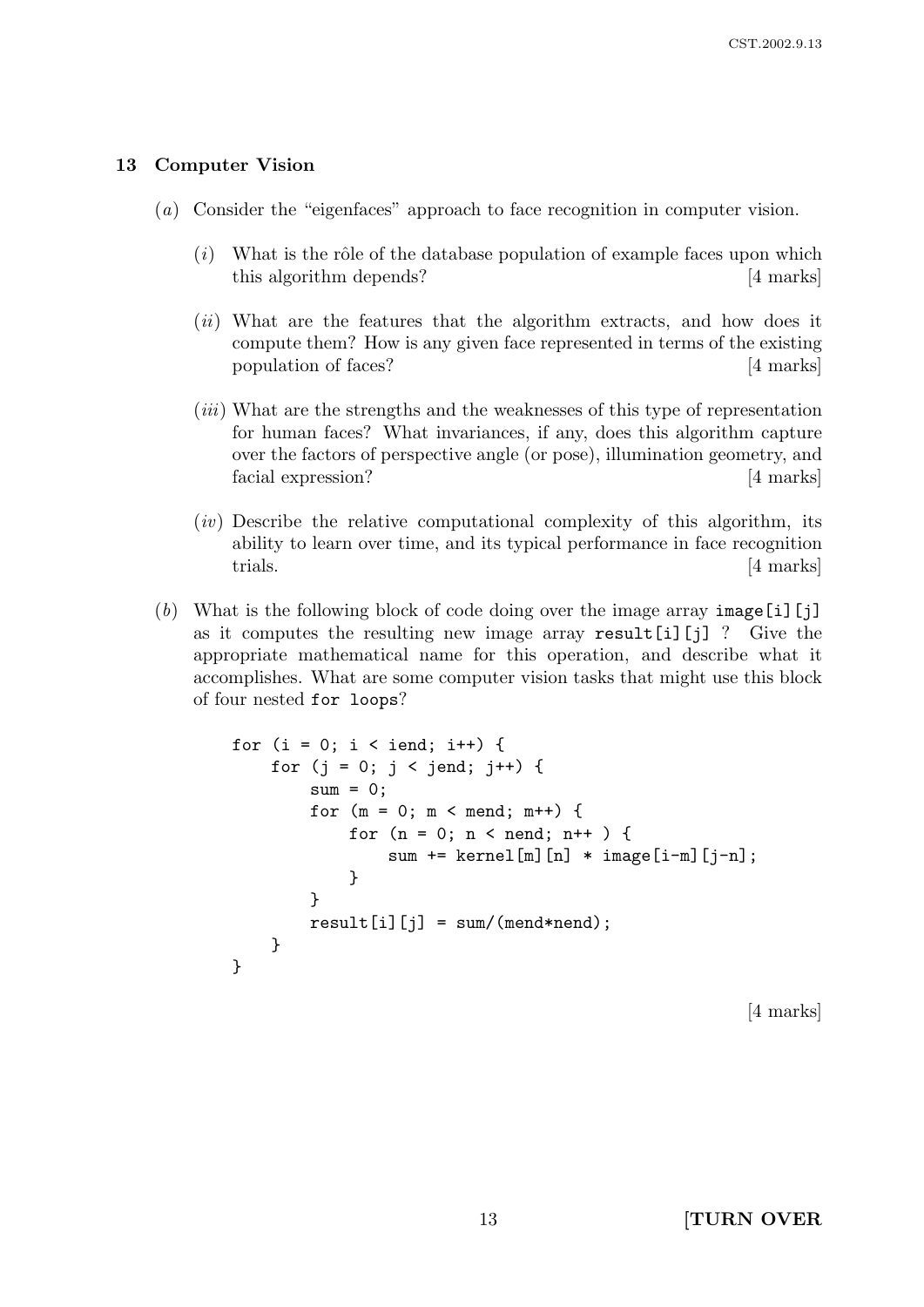### 14 Natural Language Processing

The Ultimate Dating Agency has a database which contains enough information to respond to requests like:

List every computer scientist with any friends who obsess(es) about some reprogrammable device(s).

- (a) Describe the different queries that result from adding each morphological suffix in brackets. [2 marks]
- (b) Give formulae of first-order logic which represent these different queries. [6 marks]
- (c) Describe techniques for morphological analysis, syntactic parsing and compositional semantic interpretation that would output such representations. [9 marks]
- $(d)$  How might the database information be represented and queried? [3 marks]